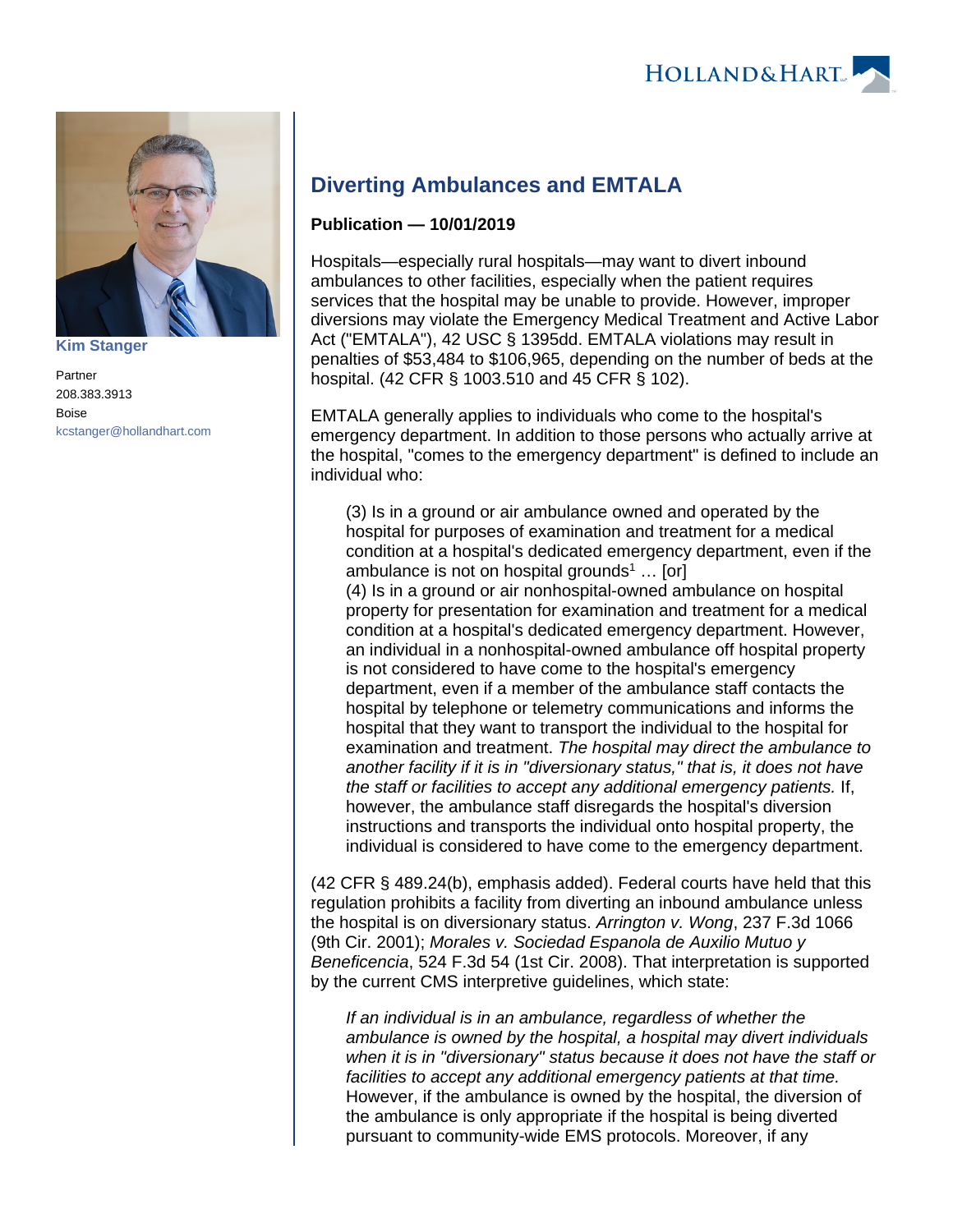

ambulance (regardless of whether or not owned by the hospital) disregards the hospital's instructions and brings the individual on to hospital campus, the individual has come to the hospital and the hospital has incurred an obligation to conduct a medical screening examination for the individual.

(CMS State Operations Manual, Appendix V – Interpretive Guidelines – Responsibilities of Medicare Participating Hospitals in Emergency Cases (Rev. 191, 07-19-19) at Tag A2406, emphasis added). Neither the regulations nor the interpretive guidelines define "diversionary status" other than to note that a hospital may go on diversionary status "because it does not have the staff or facilities to accept any additional emergency patients at that time." (Id.). It is not entirely clear whether a hospital may go on diversionary status for some conditions but not others, or whether some hospital departments or units may go on diversionary status while others do not. To be safe, the hospital should adopt and follow policies for diversion situations, clearly document when and why the hospital is on diversionary status, and notify ambulance services of its status.

Although a hospital that is not on diversionary status may be prohibited from "diverting" the inbound ambulance, hospital personnel may still explain to the ambulance crew that the patient needs services the hospital cannot provide and, therefore, it is in the best interest of the patient to take them elsewhere. In so doing, the hospital should ensure that the ambulance crew understands that the hospital is not diverting the ambulance or refusing to accept the patient; instead, the hospital is simply recommending that the patient be taken directly to a more appropriate facility to expedite needed care. The hospital should document its discussion in case there is a dispute as to the conversation. Of course, if the ambulance comes to the hospital, the hospital must provide stabilizing treatment and/or an appropriate transfer to comply with EMTALA.

<sup>1</sup> On the other hand,

an individual in an ambulance owned and operated by the hospital is not considered to have "come to the hospital's emergency department" if—

(i) The ambulance is operated under communitywide emergency medical service (EMS) protocols that direct it to transport the individual to a hospital other than the hospital that owns the ambulance; for example, to the closest appropriate facility. In this case, the individual is considered to have come to the emergency department of the hospital to which the individual is transported, at the time the individual is brought onto hospital property;

(ii) The ambulance is operated at the direction of a physician who is not employed or otherwise affiliated with the hospital that owns the ambulance.

(42 CFR § 489.24(b), definition of "comes to the emergency department").

For questions regarding this update, please contact: